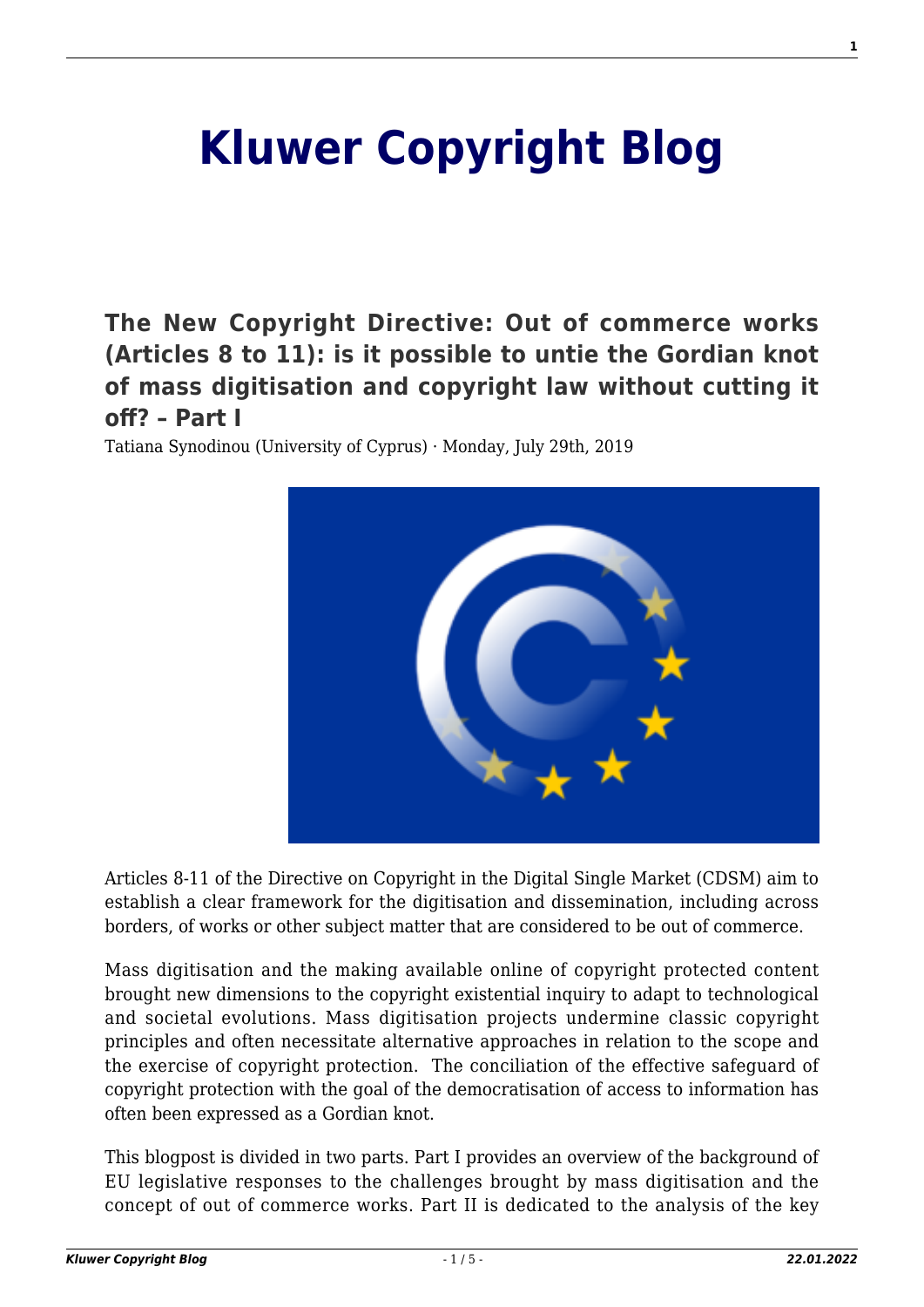provisions of the mechanisms established by the Directive.

### **The precursors of the CDSM's "out of commerce" provisions**

The emergence of an EU legal framework on out of commerce works did not come out of the blue. European copyright law was forced to deal with the legal conundrum of mass digitisation and the making available online of works protected by copyright as far back as 2004 when the Google Books saga started.

Legitimate mass digitisation and the making available online of copyright protected content presuppose either the authorisation of the rightholders or justification on the basis of a copyright exception. Every response to mass digitisation challenges must respect this fundamental copyright diptych, in order to avoid unjustified expropriation of intellectual property. In the case of orphan works (see Recital 7 of the [Orphan](https://eur-lex.europa.eu/legal-content/EN/TXT/HTML/?uri=CELEX:32012L0028&from=EN) [Works Directive\)](https://eur-lex.europa.eu/legal-content/EN/TXT/HTML/?uri=CELEX:32012L0028&from=EN), where it is not possible to obtain the rightholders' prior consent to the carrying out of acts of reproduction or of making available to the public because the authors and rights holders are unknown or untraceable, the clear solution of the establishment of a new exception was chosen. On the other hand, for cases where it is not impossible, but very difficult to obtain prior authorisation (out of commerce works) a solution facilitating voluntary licensing between the interested parties was initially opted for in September 2011, when the Memorandum of Understanding on Key Principles on the Digitisation and Making Available of Out-of-Commerce Works ([MoU\)](http://www.eblida.org/Experts%20Groups%20papers/EGIL-papers/MoU-OOC.pdf) was signed by associations representing publishers, authors, collecting societies and libraries, under the auspices of the EU Commission. The origin of Articles 8-11 is traced back to the key principles of this MoU, which even in 2011 was considered as an intermediary step which should be replaced by legislation which could provide a basis to ensure legal certainty. Furthermore, the Directive's provisions have been influenced by the aftermath of national solutions adopted by certain Member States, such as Germany (see [here](https://www.bgbl.de/xaver/bgbl/start.xav?startbk=Bundesanzeiger_BGBl&bk=Bundesanzeiger_BGBl&start=//*%5b@attr_id=%27bgbl113s3728.pdf%27%5d#__bgbl__%2F%2F*%5B%40attr_id%3D%27bgbl113s3728.pdf%27%5D__1564325324611) and [here,](https://www.gesetze-im-internet.de/vgg/BJNR119010016.html) s51,52) and [France.](https://www.legifrance.gouv.fr/affichTexte.do?cidTexte=JORFTEXT000025422700&categorieLien=id) In the meantime, the new provisions have partially taken into consideration the concerns expressed by the CJEU in the decision in the [Soulier case](http://curia.europa.eu/juris/document/document.jsf;jsessionid=5CF13A25FCF71B32EC68E3CDC5C1EB6E?text=&docid=185423&pageIndex=0&doclang=en&mode=lst&dir=&occ=first&part=1&cid=4348761), even though, in substance, they bypass Soulier's key findings.

#### **Towards an EU conceptual framework of "out of commerce" works**

The CDSM opts for a broad and elastic concept of out of commerce works. According to Article 8 par. 5, a work or other subject matter shall be deemed to be out of commerce when it can be presumed in good faith that the whole work or other subject matter is not available to the public through customary channels of commerce, after a reasonable effort has been made to determine whether it is available to the public. The commercial availability of the work is determined flexibly on the basis of fairness standards, while a significant advancement is that the status of out of commerce works is not restricted to specific types of works, such as only literary works, as was the case in the MoU or in national schemes for out of commerce works. As in the Orphan Works Directive (Article 3 par. 1), the concept of good faith is a key factor for the declaration of out of commerce status. The reasonable effort should not have to involve repeated action over time but it should involve taking account of any easily accessible evidence of upcoming availability of works or other subject matter in the customary channels of commerce (Recital 38 CDSM).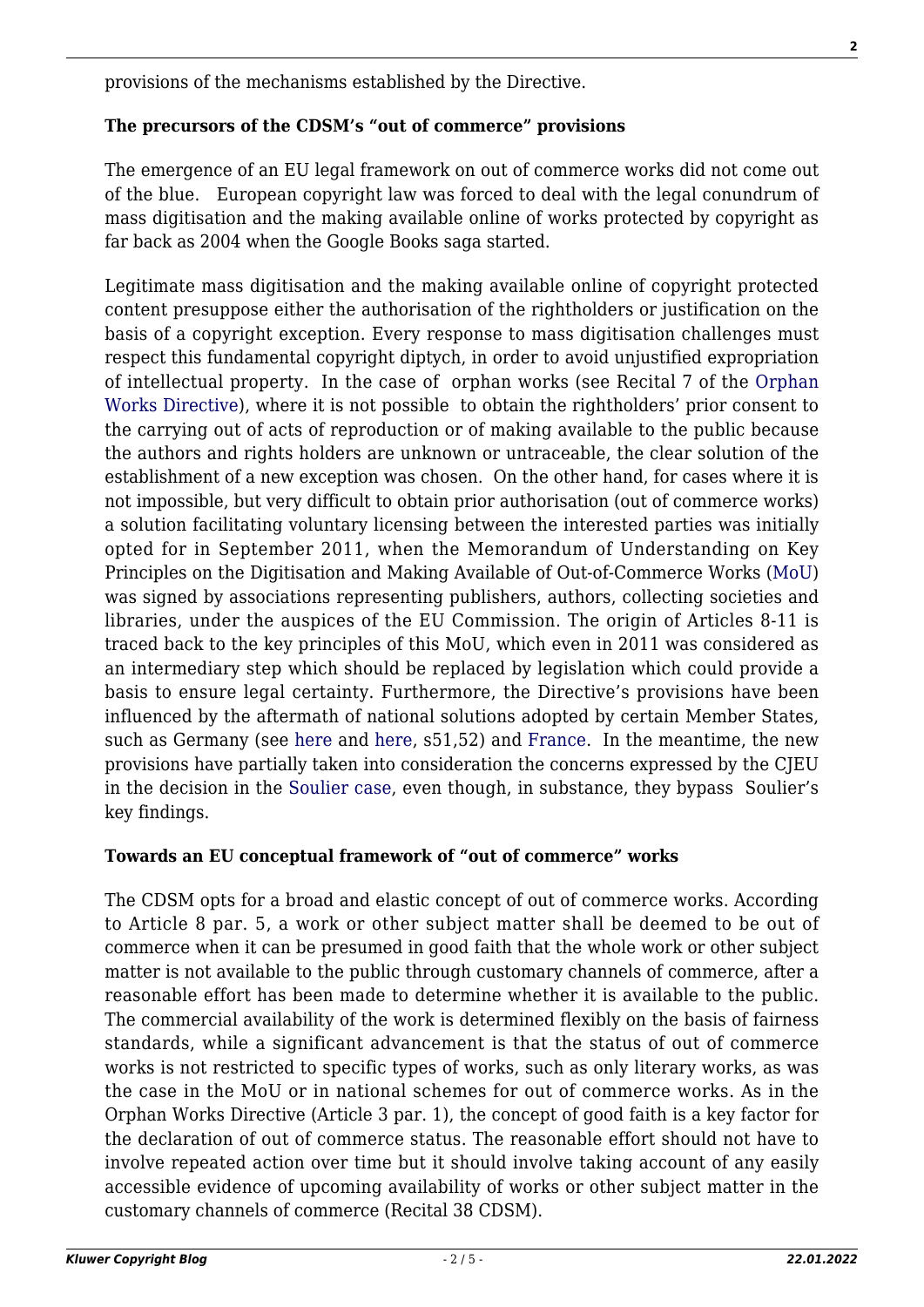commerce shall be perceived holistically as covering every expression of the work in any form and language. Given that works may have different chronological cycles of commercialisation, it is important to avoid the neutralisation of the right to exploit the work in different ways and at different times. The criterion of commercial availability is constructed in a balanced way. Adaptations and translations are perceived as noncompetitive distinct works which are destined for different markets. Accordingly, the commercial availability of adaptations or translations should not prevent a work from being deemed to be out of commerce in a given language. On the other hand, the commercial availability of a work in a different version – such as subsequent editions of literary works and alternate cuts of cinematographic works – or in a different format, precludes its qualification as out of commerce, since it is the same work in substance. It is also noteworthy that the provisions also cover works which were never intended for commercial use or have never been exploited commercially (Recital 30, CDSM) (such as posters, leaflets, trench journals or amateur audiovisual works) and even unpublished works, provided, however, that national rules on moral rights (mainly the *droit de divulgation*) are respected (Recital 37, CDSM). The definition priori offers a concrete frame for the conceptual building of an EU autonomous notion of out of commerce works. Nevertheless, the harmonised status of out of commerce works is undermined by the discretion left to Member States to be able to link the status of out of commerce work with different cut-off dates, such as was the case for the German and French national solutions, where the scope of the law was limited to works published before the years 1966 and 2001 respectively. Furthermore, different perceptions on the notion of customary channels of commerce may further fragment the EU status of out of commerce works. While it is clear that the availability of a book in a book shop is the mainstream customary channel of commerce, there might be cases whether it would be difficult to determine whether a channel of commerce is customary for a certain type of work. For example, is self-publication of a work through the author's site, which might generate revenue through advertising or paid subscriptions, a customary channel of commerce? Furthermore, the Directive does not expressly exclude, as was the case in the MoU, second hand shops and antiquarian shops from the notion of customary channels of commerce. Part II of this blogpost is dedicated to the analysis of the legal mechanisms which provide a legal basis for the digitisation and the online dissemination of out of

One of the questions raised has been whether or not the availability of the work in

commerce works.

*——————————————————————————————————*

*This post is part of a series on the new Directive (EU) 2019/790 on copyright and related rights in the Digital Single Market (CDSM Directive):*

[The New Copyright Directive: A](http://copyrightblog.kluweriplaw.com/2019/06/07/the-new-copyright-directive-a-tour-dhorizon-part-i/) *[tour d'horizon –](http://copyrightblog.kluweriplaw.com/2019/06/07/the-new-copyright-directive-a-tour-dhorizon-part-i/)* [Part I](http://copyrightblog.kluweriplaw.com/2019/06/07/the-new-copyright-directive-a-tour-dhorizon-part-i/) by João Pedro Quintais

[The New Copyright Directive: A tour d'horizon – Part II \(of press publishers, upload](http://copyrightblog.kluweriplaw.com/2019/06/17/the-new-copyright-directive-a-tour-dhorizon-part-ii-of-press-publishers-upload-filters-and-the-real-value-gap/) [filters and the real value gap\)](http://copyrightblog.kluweriplaw.com/2019/06/17/the-new-copyright-directive-a-tour-dhorizon-part-ii-of-press-publishers-upload-filters-and-the-real-value-gap/) by João Pedro Quintais

[The New Copyright Directive: Digital and Cross-border Teaching Exception \(Article 5\)](http://copyrightblog.kluweriplaw.com/2019/06/21/the-new-copyright-directive-digital-and-cross-border-teaching-exception-article-5/) by Bernd Justin Jütte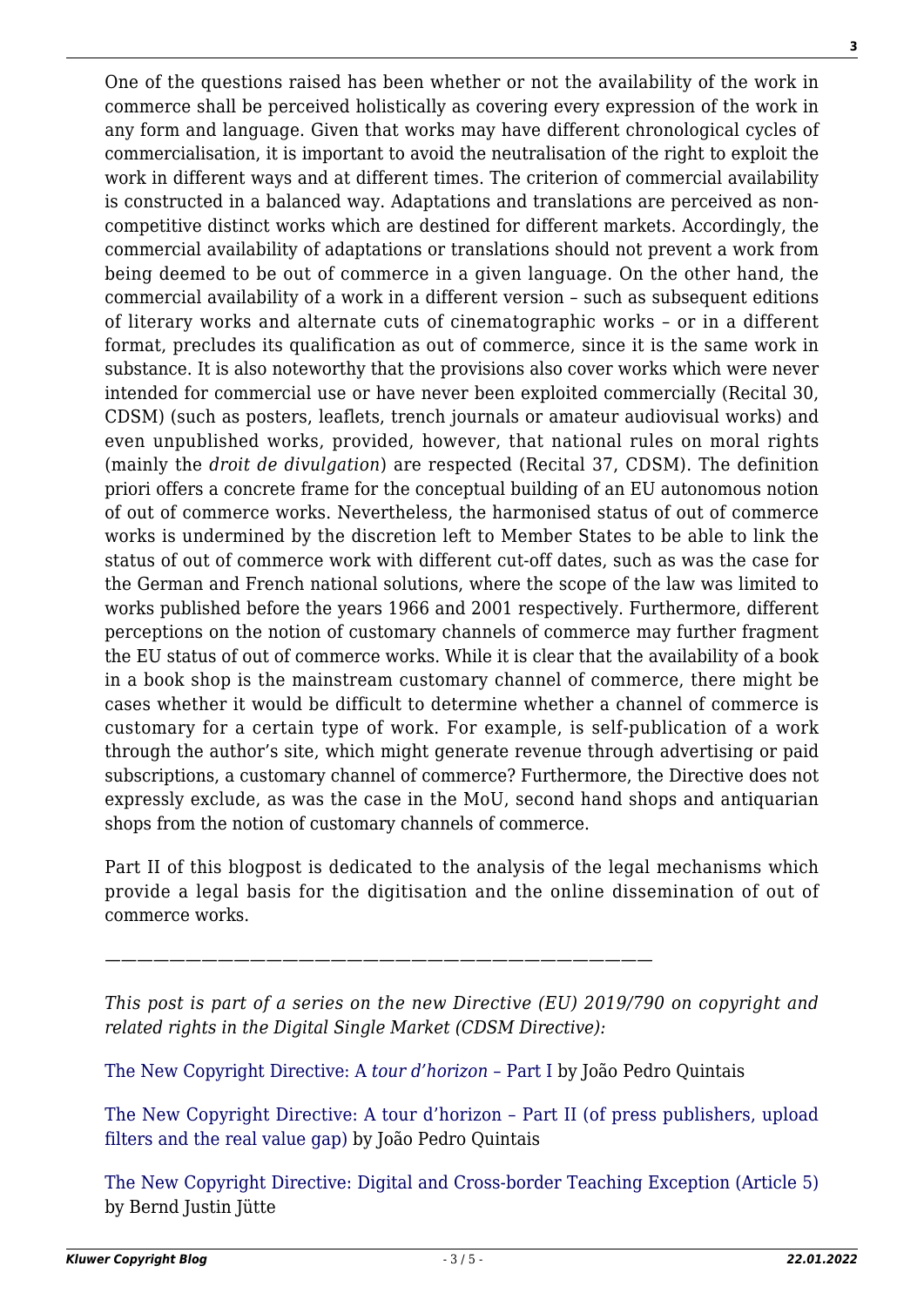[The New Copyright Directive: Collective licensing as a way to strike a fair balance](http://copyrightblog.kluweriplaw.com/2019/06/25/the-new-copyright-directive-collective-licensing-as-a-way-to-strike-a-fair-balance-between-creator-and-user-interests-in-copyright-legislation-article-12/) [between creator and user interests in copyright legislation \(Article 12\)](http://copyrightblog.kluweriplaw.com/2019/06/25/the-new-copyright-directive-collective-licensing-as-a-way-to-strike-a-fair-balance-between-creator-and-user-interests-in-copyright-legislation-article-12/) by Johan Axhamn

[The New Copyright Directive: Article 14 or when the Public Domain Enters the New](http://copyrightblog.kluweriplaw.com/2019/06/27/the-new-copyright-directive-article-14-or-when-the-public-domain-enters-the-new-copyright-directive/) [Copyright Directive](http://copyrightblog.kluweriplaw.com/2019/06/27/the-new-copyright-directive-article-14-or-when-the-public-domain-enters-the-new-copyright-directive/) by Alexandra Giannopoulou

[The New Copyright Directive: Fair remuneration in exploitation contracts of authors](http://copyrightblog.kluweriplaw.com/2019/07/15/the-new-copyright-directive-fair-remuneration-in-exploitation-contracts-of-authors-and-performers-part-1-articles-18-and-19/) [and performers – Part 1, Articles 18 and 19](http://copyrightblog.kluweriplaw.com/2019/07/15/the-new-copyright-directive-fair-remuneration-in-exploitation-contracts-of-authors-and-performers-part-1-articles-18-and-19/) by Ananay Aguilar

[The New Copyright Directive: Text and Data Mining \(Articles 3 and 4\)](http://copyrightblog.kluweriplaw.com/2019/07/24/the-new-copyright-directive-text-and-data-mining-articles-3-and-4/) by Bernt Hugenholtz

## **Kluwer IP Law**

The **2021 Future Ready Lawyer survey** showed that 81% of the law firms expect to view technology as an important investment in their future ability to thrive. With Kluwer IP Law you can navigate the increasingly global practice of IP law with specialized, local and cross-border information and tools from every preferred location. Are you, as an IP professional, ready for the future?

#### [Learn how](https://www.wolterskluwer.com/en/solutions/kluweriplaw?utm_source=copyrightnblog&utm_medium=articleCTA&utm_campaign=article-banner) **[Kluwer IP Law](https://www.wolterskluwer.com/en/solutions/kluweriplaw?utm_source=copyrightnblog&utm_medium=articleCTA&utm_campaign=article-banner)** [can support you.](https://www.wolterskluwer.com/en/solutions/kluweriplaw?utm_source=copyrightnblog&utm_medium=articleCTA&utm_campaign=article-banner)



*To make sure you do not miss out on regular updates from the Kluwer Copyright Blog, please subscribe [here.](http://copyrightblog.kluweriplaw.com/newsletter)*